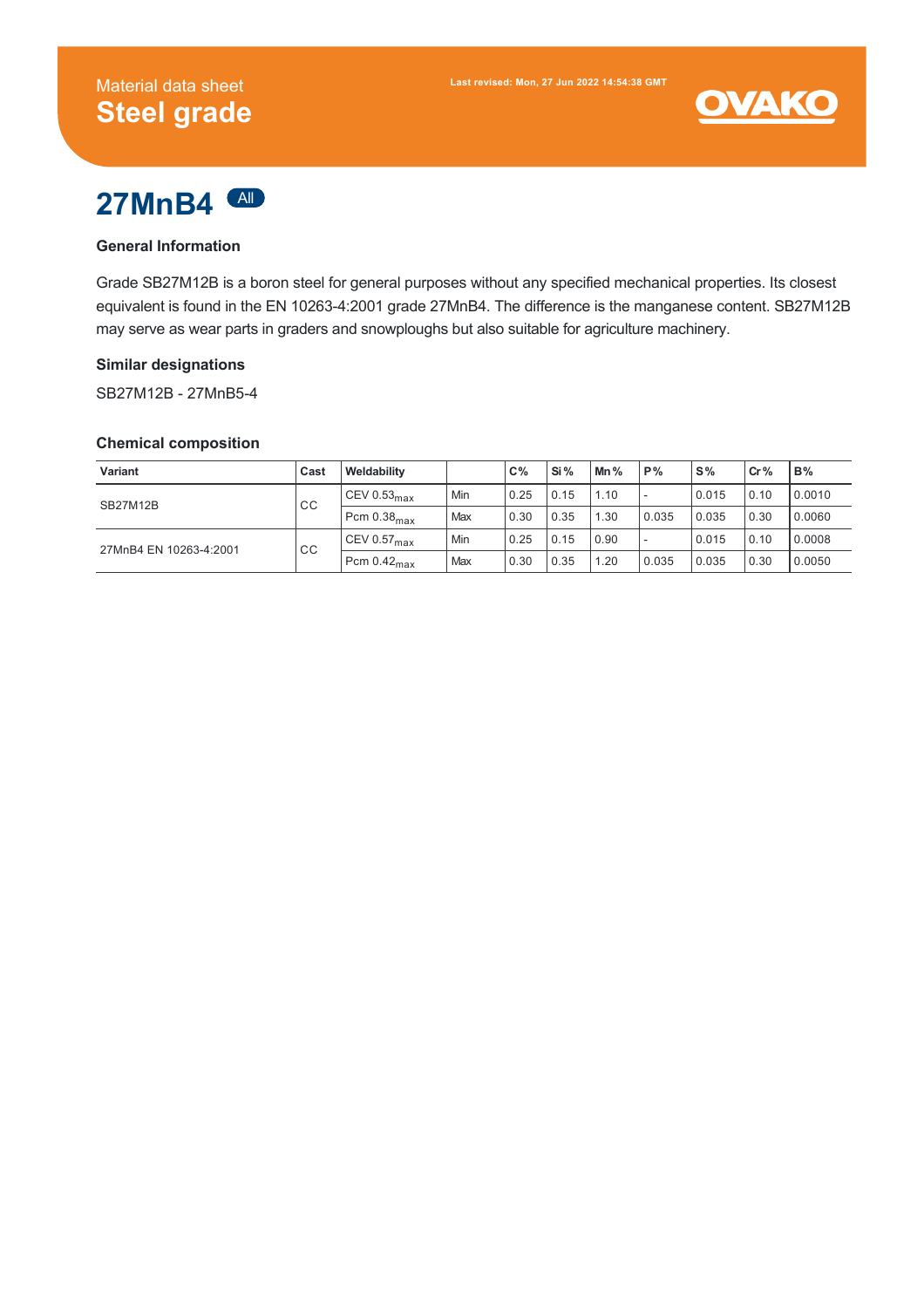# **Mechanical Properties**

Variant

 $Rp_{0.2}$  \*  $R_{eh}$ , \*\*  $R_{el}$ 

# **Transformation temperatures**

|                 | Temperature °C |  |  |  |
|-----------------|----------------|--|--|--|
| <b>MS</b>       | 384            |  |  |  |
| AC <sub>1</sub> | 721            |  |  |  |
| AC <sub>3</sub> | 787            |  |  |  |